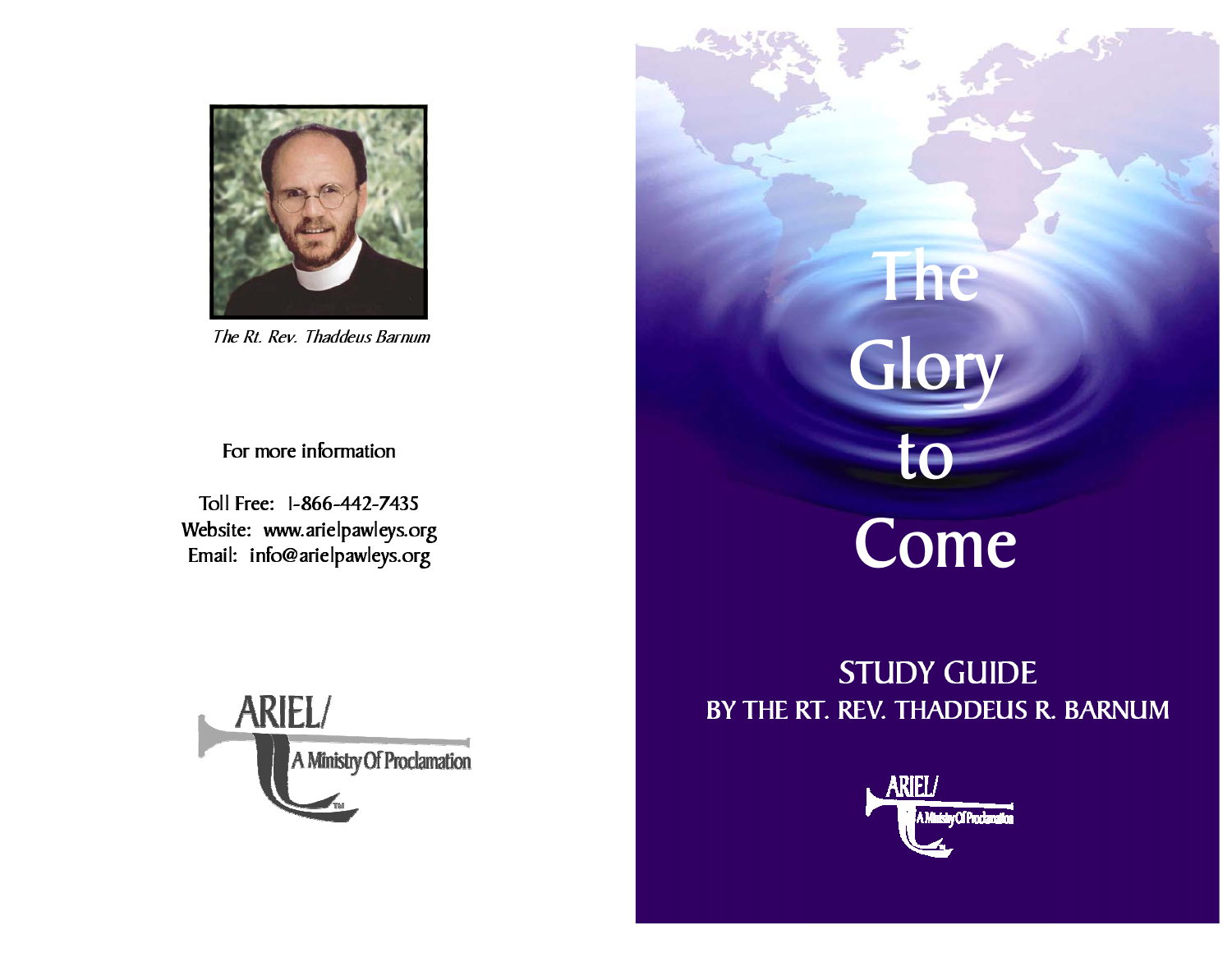# The Glory to Come

# **STUDY GUIDE**

## By The Rt. Rev. Thaddeus R. Barnum

Copyright © 2003 by Thaddeus R. Barnum All rights reserved. Outlines in this book may be reproduced for handouts only.

For information: Ariel/A Ministry of Proclamation P.O. Box 567 Pawleys Island, SC 29585 Toll free: 1-866-442-7435 Email: info@arielpawleys.org www.arielpawleys.org



Ariel/A Ministry of Proclamation is a trademark of Ariel/A Ministry of Proclamation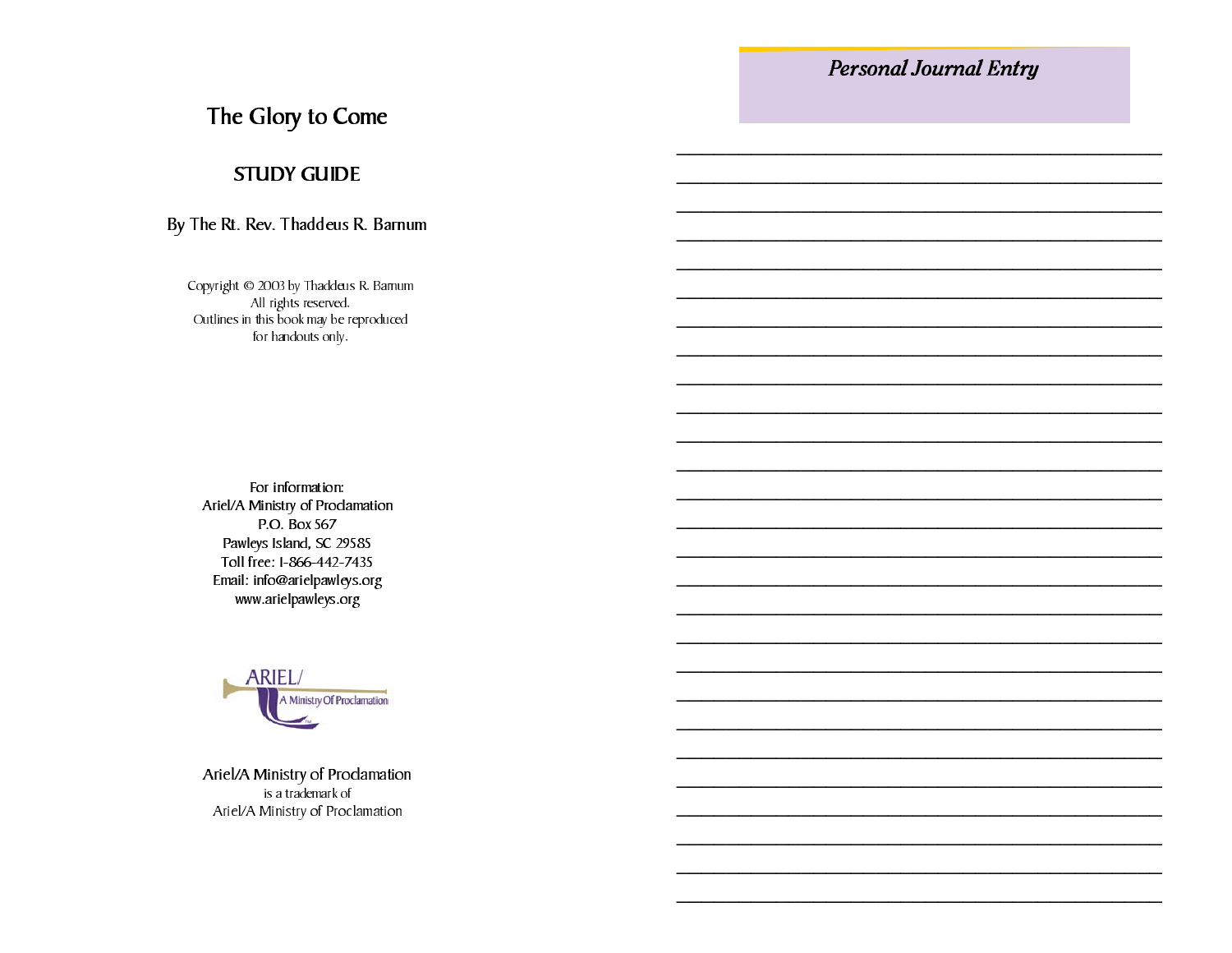# The Crown Journal Entry

**I picture him lying there, in the dust of the Damascan road, those moments after he met the Savior, Jesus Christ, after he beheld the Glory of the Risen Lord. The Light had physically blinded him. The Thunder of His Voice still echoing straight through his heart. "Who are You, Lord?" Paul had asked. "What shall I do, Lord?" he had asked again. His colleagues would lead him to town where Paul – known in those days as Saul – would stay, not eating or drinking for three days.** 

#### **Three days.**

 **The Lord let Paul stay in the words of His rebuke. Ananias would eventually come and lay hands on him. Paul would see again. He would be baptized in water and filled with the Holy Spirit. But before that happened, Paul was given three days to hear the words over and over, "Saul! Saul! Why do you persecute Me?" He would be left in the conviction of his sin against the Holy One. He would stay where few of us dare to stay – on his face, in his sin, before the Savior of the World.** 

 **I think about that dust on the road to Damascus and how much Paul left there that day of their first encounter. In the language of the Bible, Paul left what he had worked all his life to attain -- his Crown. He would call it, in his first letter to the Corinthians "a crown that will not last." The athlete trains hard and competes hard in order to win the race and receive the great prize, the Crown of achievement. Ah, Paul said to them, but that Crown perishes. It lasts only a short time. There's another kind of race, another kind of Crown – one that will last forever. He said it because he knew what it was like to lose the one, just as he knew the grace of receiving the other.** 

 **Even in his Damascan blindness, Paul saw the Crown of his own making cast down into the dust of utter ruin. He would later describe it in graphic terms. "Dung!" he would say to the Church at Philippi. That Crown had once meant everything. He prided himself that he was a covenant Jew, circumcised on the eighth day, a descendant from the tribe of Benjamin, a Hebrew of Hebrews, a Pharisee trained at the feet of the finest rabbi in the Jewish world – Gamaliel! He was a zealous man for the Law and the traditions of his fathers, far exceeding his own contemporaries. He was proud of his persecution of the Church. In the Name of the God of Abraham, this young man had all the promise of greatness in his generation. That Crown! What else matters in life than this?**

**In all our advancements over two thousand years, little has changed. I was raised with the exact same passion. It mattered what family I came from, what schools I attended, what degrees I had earned, who I knew, who knew me, what I had achieved, where I lived – is it the right section of town? Do I belong to the right social circles? – what I own, what I wear, where I've traveled, and what I am yet to accomplish – ah, the dreams of the Crowns yet to be won! And the cycle repeats a thousand times over: What about the children? Where are they in school? What have they accomplished? God forbid, one of the children comes in second or chooses wrongly to rebel.** 

 **Paul said, "dung."** 

**He saw it laying in the dust on the Damascan road, trampled down by the Light of Glory, laying waste in a flash of time, like the twinkling of an eye – gone, gone forever. I see him picking it up, just as I have done with mine – have you done it with yours? - and holding it with every sense alive – the sounds, the smells, the sights, the touch, the taste of the glory we so desperately long for in this life. What were we thinking? What were we giving our lives to for all those years? Why didn't we know that these Crowns do not survive the grave? They perish with us. What a gift Paul had that glorious Day. To hold that Crown one last time. To see its demise. To stand up, to walk on, to leave it behind and to say – "dung." It just doesn't compare with the One he had just met.** 

# The Glory to Come A Study of Revelation Four and Five

It's all about here and now says the world. The economy profits only if our every need is quickly satisfied. The Church, competing hard for our attention, easily falls into the same rut; preaching a consumer gospel intended to out-satisfy anything the world offers. But the gospel of the Lord Jesus Christ, as recorded in Scripture, speaks of something greater than the here and now. There is a narrow door, and a narrow path, leading to eternal life. For just a moment, completely outside of time, John sees that door standing open in heaven. He hears the Lord Jesus call him and, suddenly, in the Holy Spirit, the apostle enters into the eternal Throne Room of the Almighty God. He experiences the worship of all creation. He also witnesses an event like no other when the Lamb of God steps forward to do what no one else in all creation could do. As praise erupts from the highest heaven to the lowest part of hell, nothing could be clearer: There is a Glory to come. We have choices to make. We can focus on satisfying our every need in the here and now. Or we can follow the Lord Jesus Christ as He leads us, and those we love, in true discipleship for the Days to come. Nothing is more critical in these sinful times.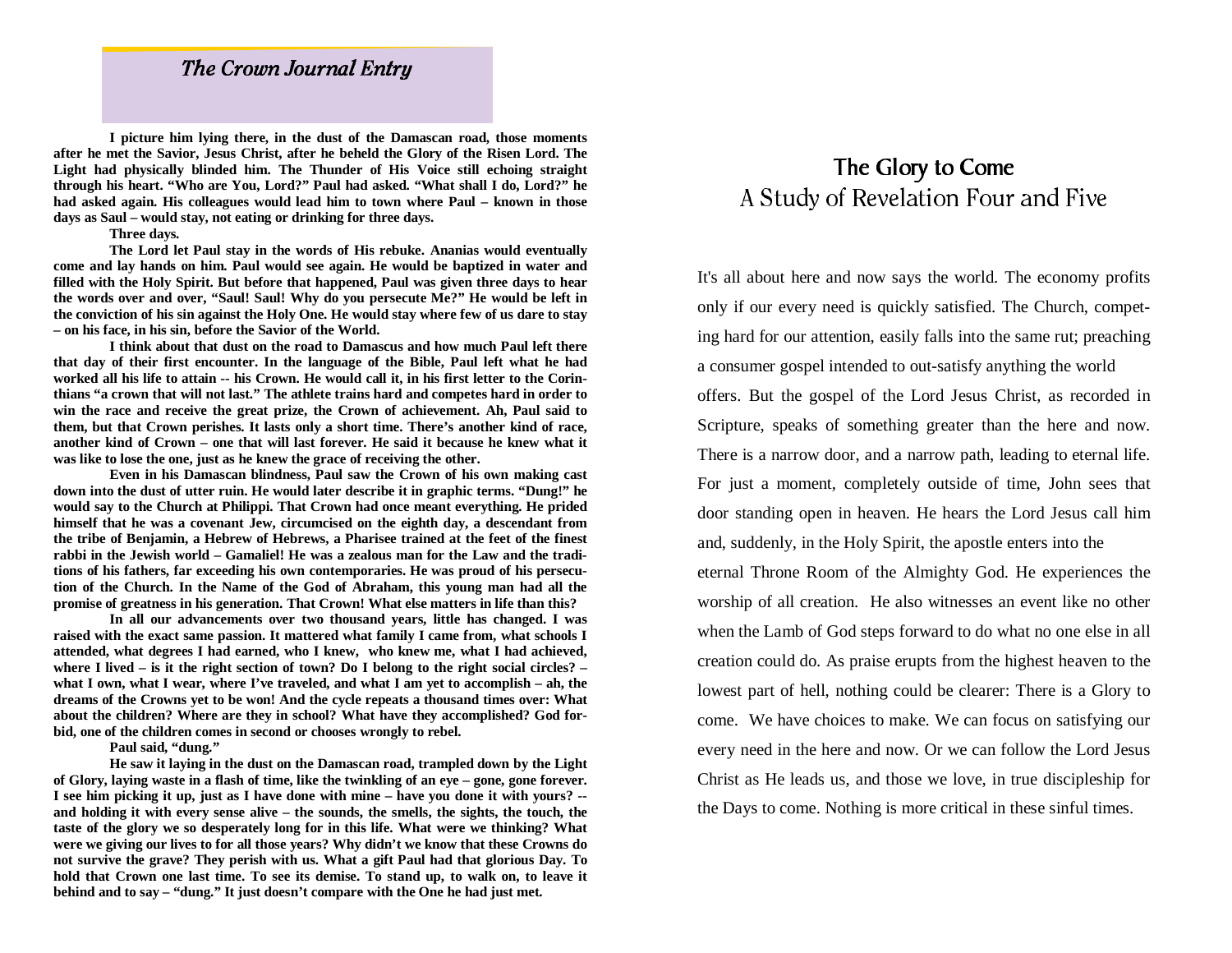# LESSON 1 "The Two Doors"

**Observations**: General Comments on Revelation 4-5 set in Context of Rev 1-3

- Final Scene at Laodicea [3:14-22] The Lord Jesus Standing Outside Door [3:20]
- $\bullet$  First Scene in Rev 4:1 John Sees / Door Open in Heaven There are Two Doors
- ♦ Two Doors of Matt 7:13-14 / Most Hated Doctrine of Exclusivity / Narrowness
- Scene After Death 7:21-23 [see Luke 13:23-30] Terrors of the Laodicean Deception
- Distinction among "converted" / 1 Peter 4:17-18 / Thunders of His Word

#### *Strive to Enter the Narrow Door / Walk Narrow Way*

- *~ Most Urgent Question: What is your relationship to that Door?*
- *~ Attitude: Is it that of John or the Laodiceans?*
- *~ Thunders: Is your striving here or is it after death?*
- *~ Response: Have you broken from Crowd / to follow the Way?*

#### **I. The Lord Jesus Christ: More than a Sermon – He Modeled it**

- A. He is the Door: See John 10:9 [10:1-10] / Compare to Passover Door [Ex 12:21-23] New Testament Message: Acts 4:12 – No other way of salvation but the Lord Jesus
- B. He is the Way: See John 14:6 [14:1-7] / Compare to the Rending of Veil [Matt 27:51]
- C. He demonstrated that way obedience to the Law / to Father / Eternal Plan set for Him
- D. He broke from Crowd: After Transfiguration, He set His face to Jerusalem – Luke 9:51
- E. He chose the Father's will in Gethsemane / At Trial / Bearing Cross against the Crowd
- F. \*\* THE NARROW GATE / NARROW WAY Look at Him No Compromises!

*Application: What Will We Do—The Lord's Command?: Luke 14:27 / 9:23? Christians Break From the Crowd / Find the Narrow Gate / Walk the Way Everlasting* 

*See Gal 6:14 / Col 3:5 / Titus 2:11-12 / I John 1:6 – 2:6 – 3:6 / 1 John 2:15-17* 

*Early Christians called "Followers of the Way" – Acts 9:2 / 19:23 / 22:4 / 24:14 You Can See Us / More than Public Confession / Our Footsteps Are Speaking Matt 7:15: Behold the Laodicean Serpent Dressed as Sheep – Demanding us* 

C. The Total Inability of our Condition: They Cry is Always the Same, "What Shall I Do, Lord?" 1. Nature of the Law [Rom 3:19-20] / Nature of Grace [Eph 2:8-9] and Truth [John 3:19] 2. We are Utterly Dependent / In Need of Rescue / Lost Without Sovereign Intervention

#### **III. Three Miracles That Result From Acts 2:38**

- A. His Gift of Repentance: Note this as a Sovereign Gift Acts 5:31 / 11:18 / Rom 2:4 / 2 Tim 2:25
- B. His Gift of Forgiveness: This too is a Sovereign Gift only possible In Christ: Acts 13:38 / Eph 1:7
- C. His Gift of the Indwelling Holy Spirit: The Sovereign Intervention Born Again in Jesus Christ!
	- \*\* The Result: Worship -- Rom 7:25: *"Thanks be to God through Jesus Christ our Lord!"* Radical Change – Rom 8:1: *"Therefore, there is now no condemnation"*New Life – Rom 8:9: The Sinful Nature has lost the

reins of control and power

**Bridge:** *The Ministry of the Holy Spirit imparts a Glimpse of Glory, this Encounter with God's Holiness. By it, we are Convicted and either Turn Away in Eternal Rebellion or we are Forever Changed. For those Changed, at the Sound of His Name, we Fall before Him, Casting down our Crowns.* 

*Almighty God and Father, Pour out Your Holy Spirit upon us and Your Church. Open our Ears to Hear Your Word and let Faith Come by the Hearing of that Word. Convict us by Your Spirit, Reveal our Sins and our Total Inability to Save Ourselves. Give us a Seeking Heart, Forbidding us to Turn Away From You in our Rebellion. Grant us the Sovereign Gift of Repentance, Forgiveness of Sin, and Your Holy Spirit. Establish the Lordship of Jesus Christ in our lives that we might walk in Your ways Make us Witnesses to Those Around us and Prepare us for the Glory to Come. Amen*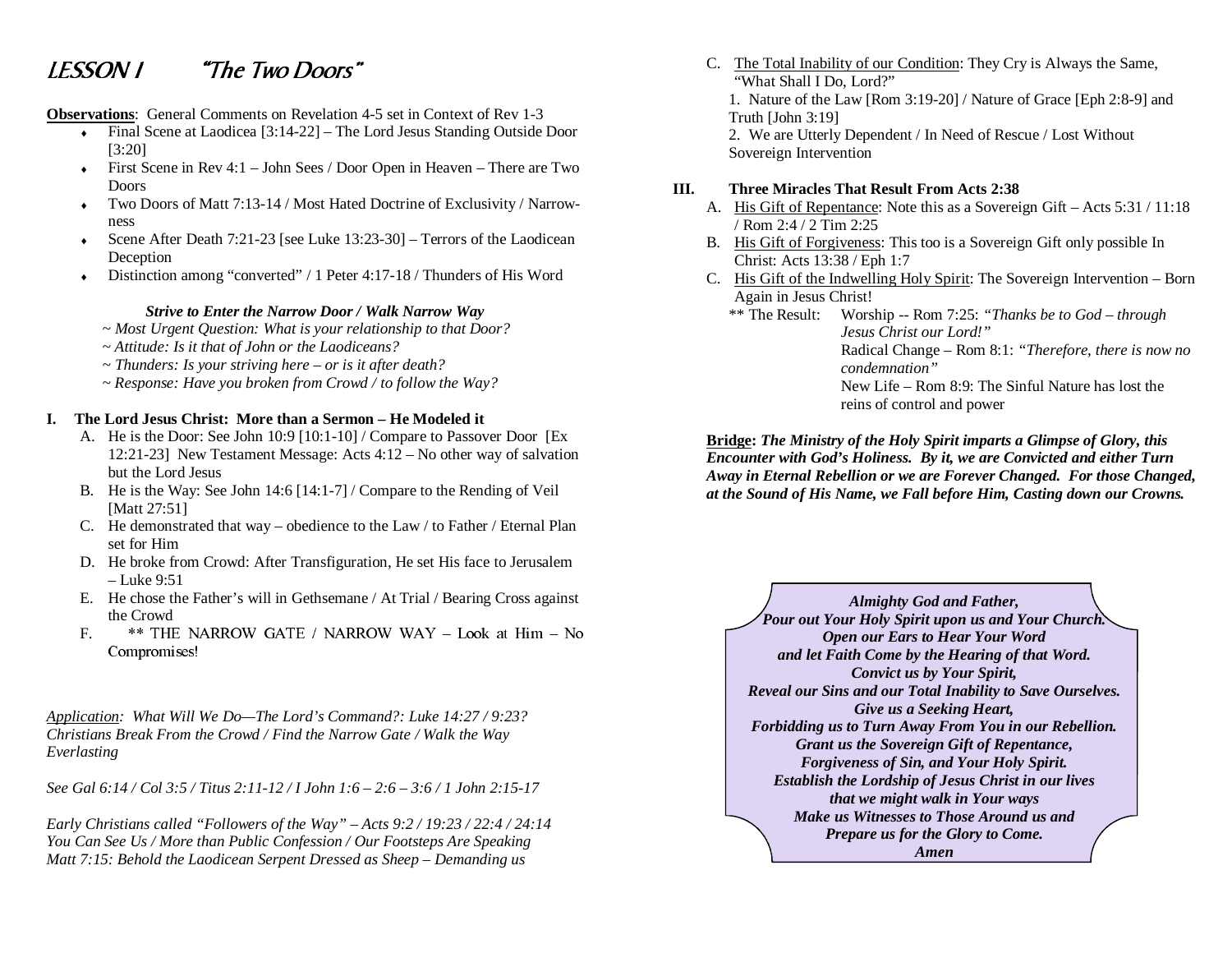# Lesson 6 The Crown

#### Observations:

- $\bullet$  24 Elders falling down before Him in worship [5:8 / 5:14]. Casting their Crowns—4:4 / 4:10
- Falling Down in His Presence: Rev 1:17 / Lev 9:24 / I Chron 21:16 / Ezek 3:23 / Matt 17:6
- Crowns of Gold All our lives for crowns that will not last—1 Cor 9:25/ 2 Tim 4:8 / Jas 1:12

\*\* We Come to the Person and Work of the Holy Spirit / His Ministry to Prepare us for the Glory to Come

\*\* He Brings Us a Taste of Heaven / We come under Convictions / He Does His Work of Radical Change

#### **I. Three Principles at Work in Acts 2:36-37**

- A. The Outpouring of the Holy Spirit at Pentecost: Sovereign Act / Clothed with Power from on High. The Lord Jesus commanded us to wait for Him: 1:4/ Pentecost repeated: 4:31/10:44/ 19:6
- B. The Proclamation of God's Word: God's chosen method–"Faith Comes from Hearing" Rom 10:17. Heb 1:1-3: God at Creation / In the Law-Prophets / Finally in His Son – For Salvation
- C. The Response: They were "Cut To The Heart" in Greek: To Pierce Through / Prick / Pain Heart. Cry of Helplessness: "What Shall We Do?" – The Holy Spirit Convicting of Sin – Jn 16:8

\*\* Note Three Principles in Gen 3:8f: His Presence Near / His Word Spoken / Couple Behind Tree

\*\* Note Three Principles in Acts 22:6-10: The Light / Jesus' Word / Response: What shall I do?

#### **Bridge: Holy Spirit Convictions are the Beginning of Salvation and the Essence of Radical Discipleship**

#### **II. Three Principles of Conviction Applied from God's Word**

- A. The Nature of Our Condition: Not simply a wrong ACT requiring confession, forgiveness, change
- 1. Verdict: We have a Sinful NATURE Jer 13:23 / Rom 7:18-24 / Gal 5:19-12 / Eph 2:1-3
	- 2. Work of the Holy Spirit: Get Behind the Outward Symptoms / Expose the Inward Cause
- B. The Consequence of Our Condition: What happens to us in this state of sin without a Savior?
	- 1. Acts 9:9: Paul spends three days in the conviction of his sin before baptism / healing
	- 2. Rom 7:24: Paul confesses ["wretched man"] / He knows consequence ["body of death"]

**Bridge: Two Choices when someone is awakened by the Spirit to know their sins and their consequences. They either HARDEN and Turn Away / or they Turn Toward the Lord with a SEEKING heart.**

#### **II. The Sound of Knocking -- Principle in the Day of Judgment / Hard to Hear Him Calling**

- A. Evangelist Noah: Days like ours [Luke 17:26] Narrow Door / Only Eight Saved
- B. Evangelist Lot: Days like ours [Luke 17:28] Narrow Gate Out / Remember Lot's Wife. No Contraband through Gate / No turning back to Sodom – Luke 9:62
- C. Evangelist Rahab: Broke from Crowd / Scarlet Cord / Must Come in before Trumpets
- D. Evangelists Moses / Joshua-Caleb / Mordecai / Prophets / Daniel / 3 Friends of Daniel
- E. \*\* Break From Crowd: Stand Out / Be Different / Be Talk of Others / Be Rejected
- F. \*\* Hear the Sound of Knocking: The Lord Jesus at Narrow Door saying FOLLOW ME

#### **III. The Act of Seeing – By an act of Revelation / God opening his eyes / Apocalypse – the unveiling**

- A. 2 Cor 4:4: This is the devil's work. He blinds the minds / not to see light of the gospel
- B. 2 Cor 4:5: This is God's work. The proclamation of Jesus Christ as Lord
- C. 2 Cor 4:6: This act of Revelation. God shining in the heart opening the eyes of heart
- *Application: There is a Narrow Door on Earth foreshadowing the Open Door in Heaven* 
	- *1. Narrow the Entrance / Narrow the Disciple's Walk Bearing the Savior's Cross*
	- *2. Attitude: What is your relationship to that door? Can you see? Can you hear?*
	- *3. Thunders: Are you striving to enter the Narrow Door / to walk that Narrow way?*
	- *4. Response: Have you Broken from Crowd / Renounced your Sin / Said YES! Are you saved? Are you known for the being a Follower of the Way?*

**NEXT WEEK: "The Throne" – READ REVELATION 4 Read Those Passages in Scripture When Heaven's Doors Open Wide**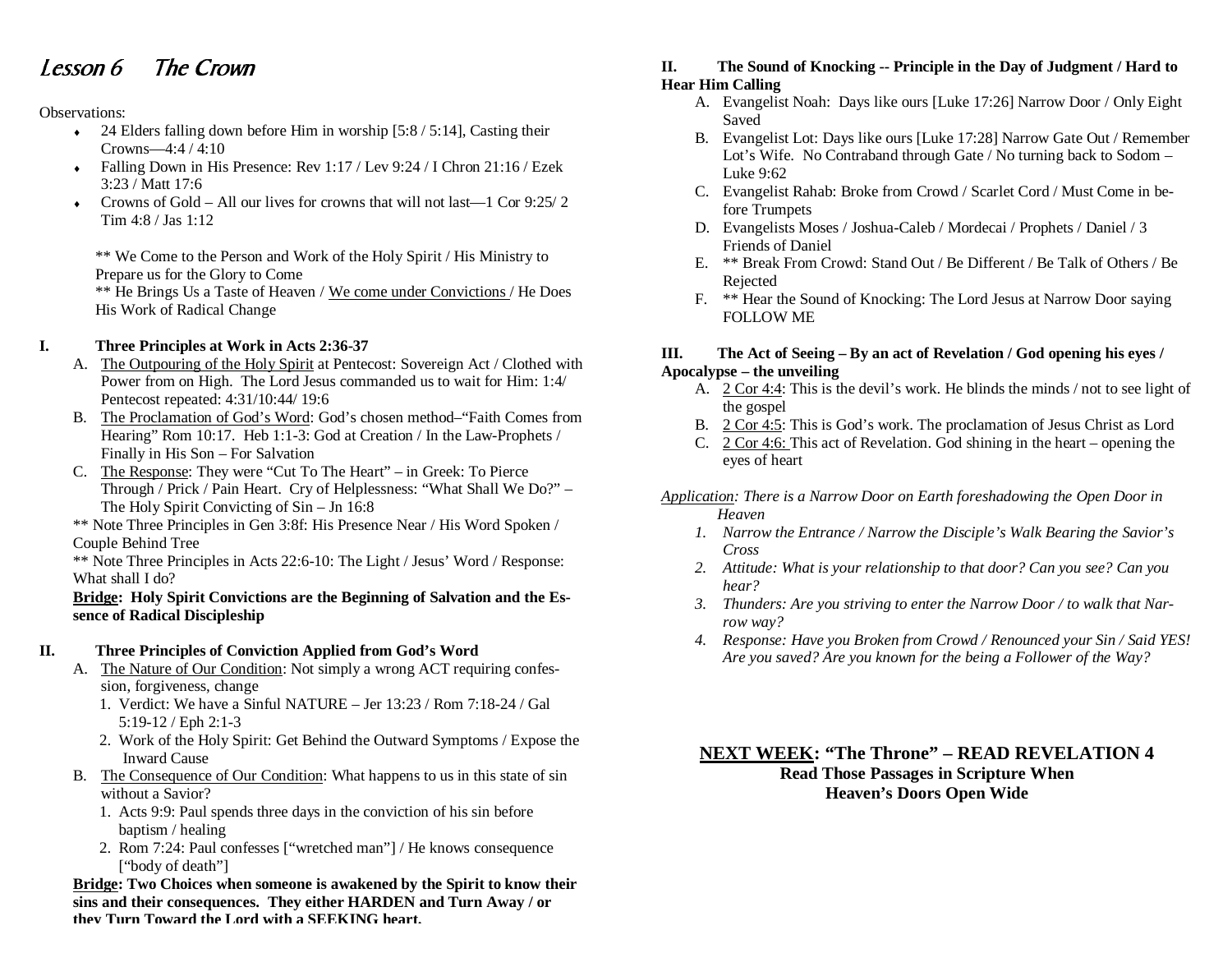\_\_\_\_\_\_\_\_\_\_\_\_\_\_\_\_\_\_\_\_\_\_\_\_\_\_\_\_\_\_\_\_\_\_\_\_\_\_\_

## The Two Doors Journal Entry

 **Erilynne and I have long been convinced that Revelation 4 and 5 stand out as one of the most exalted passages in Scripture. We are given permission to enter through the Door of Heaven, that Veil separating time and eternity, here and our homeland, and experience a foretaste of the ineffable glories to come. God the Father, seated on His Throne, worshipped and adored by all creation, day and night, in unending hymns of praise. God the Son doing the absolute unthinkable, descending from His Throne of Glory, standing before His Father to willingly accept His office and function as the sacrificial Lamb. God the Holy Spirit, portrayed in the Lampstand of power and light, applying to us the graces of salvation that allow us to be changed from mortality to immortality and gain access into the Throne Room of Glory. Three times the cry: HOLY, HOLY, HOLY to the Lord God Almighty.** *It all starts with that door.*

 **Commentarians always separate Rev 4:1 from chapters 1-3 as a natural division. After all, it's a new vision. Chapters 1-3 happen on the island of Patmos where John is imprisoned. The Lord Jesus meets John. He tells John to write to the seven churches. It is the most moving of passages: The Lord Jesus standing in the midst of His Church. And then, we begin afresh in chapter 4 where John is taken into the Throne Room.** 

 **But I am personally struck in how chapter 3 ends. There is a door in 3:20. It is the most frightening of all doors on earth. Look at its appearance. This is not the door leading to evil, to wickedness, to the sins of the fallen nature that lead to eternal damnation. No, it is nothing less than the door leading into the Church at Laodicea. Here's the point: The Church is meeting inside. They have this attitude, "I am rich; I have acquired wealth and do not need a thing." The devil has deceived them for they do not realize that they "are wretched, pitiful, poor, blind and naked." These people are to be studied and known. They believe they are Christians. They believe when they die the Door of Heaven will be wide open to them. They have no idea the Lord Jesus stands outside, knocking, calling out to them, making His appeal. How is it possible that the Lord Jesus Christ, Head of the Church, is standing outside the Door of His Church? Is this not terrifying to us?** 

 **And then it happens, at the beginning of Rev 4. That Door in Heaven! John sees it, and miracle of miracles, it is open! And more, John is given entrance. He is enabled by the mighty power of the Holy Spirit, by the shed blood of the Lord Jesus, to "approach the Throne of Grace." [Hebrews 4:16] And that is where our story begins.** 

 **In these days, I wonder to myself if there is no more significant message to the people of our generation than this: Where do you stand? Have you come inside that Narrow Door where the precious blood of the Lamb is placed on the doorframes? Or is it possible that you are standing nearby – close enough to believe you are in and a fellow member with the saints – but still outside so you can eat, drink, and be merry with the world in its passions and lusts? I fear for all of us that we want desperately to have the assurance of being saved for eternal bliss and yet, with all our hearts, we want the permission to live our lives as we please, walking the path that is wide, that is broad, but that leads to destruction.** 

 **We cannot have it both ways. If we enter the Narrow Door then we must live, by His power working in us, that Narrow path as His disciples taking daily His cross. This is the way to eternal life. Then on that Day we will see the eternal Door open wide for us to come Home. Oh what joy! What glory! Lord Jesus, cause us to strive for that Narrow Way!**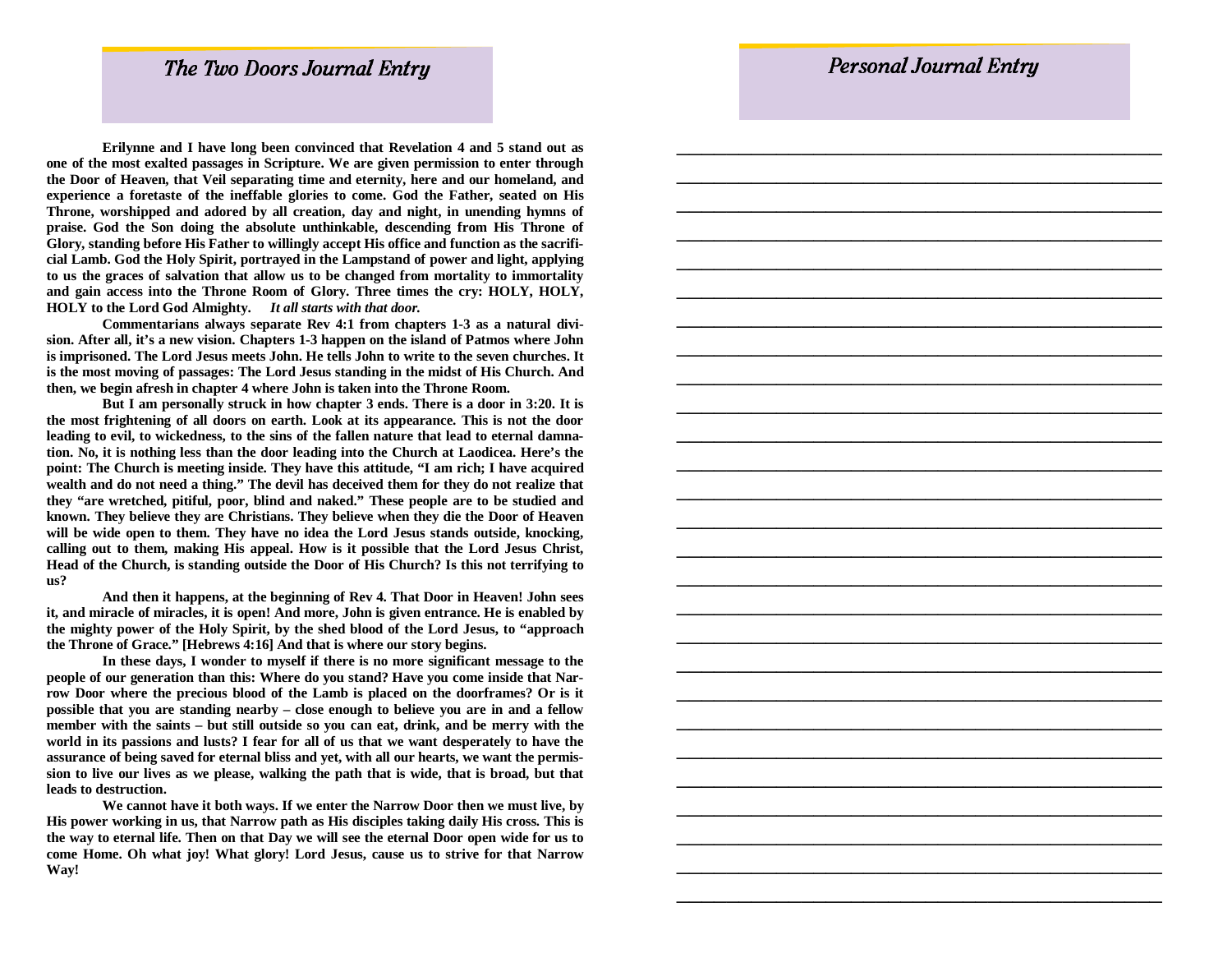\_\_\_\_\_\_\_\_\_\_\_\_\_\_\_\_\_\_\_\_\_\_\_\_\_\_\_\_\_\_\_\_\_\_\_\_\_\_\_

## The Fire Journal Entry

#### *Don't tell.*

 **As far back as I can remember, my family lived with a guiding principle: When it comes to bad news, if at all possible, don't tell. The idea of my forebears was to protect those they loved from the tragedies, the storms, the miseries of life. In this way, as children, we rarely knew the difficulties facing our parents or the crises plaguing our extended family and friends. Don't tell – we don't need to know. Don't tell – and we were able to skip through life unprepared for the trials to come.** 

 **And they inevitably came. At the age of sixteen I stood in front of my mother's casket in profound disbelief. There was no way to hide this news, no way to protect me or any of my siblings from the ravages of cancer that had stolen my mother's life at the age of forty-five. From that day on, my eyes were opened to a New World where Death reigned, the Flesh and the Devil tormented, and Fear became a force to be reckoned with. I was not prepared for those days. In the name of Love, I was not told. In a flash, in the twinkling of an eye, the rug was pulled and I was falling.** 

 **I later learned the secret. It is easier not to tell. We don't like to confront. I understand the nature of love to PROTECT but I also came to know the nature of love to PREPARE. I often recall my parents, for example, giving me warning as a young boy never to walk home alone from school. They told me about children who had been abducted on the streets of our hometown, and how, quite possibly, the same could happen to me. A "stranger" might approach, they said, offering me candy, convincing me to ride home with him. "Never talk to strangers!" This was the line that sunk deep at home and at school, repeated enough to scare me, yes, but it worked. I didn't walk alone. I didn't talk to strangers. I knew what to do in case it happened. It was love that prepared me. It is love that prepares us.** 

 **A few weeks ago, the nightly news showed a man capturing an eleven-year-old girl on a car wash surveillance camera. The next day the man was caught. The day after, the girl's body was found. A little while later, I was talking to a mother of an eleven-year-old. How hard it was for her to sit down with her daughter! She didn't want to do it. She wanted to keep her daughter happy and carefree, skipping through life for as long as she can before facing the troubles of this life.** 

 **Bottom line: It's hard to confront. We don't want to sit down with those we love and tell them the truth. Don't rock the boat. Keep everyone happy. It's the logic families often use when the doctor tells them their loved one has a terminal illness and they choose, as an act of love, not to tell their dying loved one. It's the logic friends use when they choose not to challenge their friends when they step boldly onto a path of sin and self-destruction. It's the logic preachers use when we get into the pulpit and choose, as an act of love, not to speak forth the Full Counsel of God. We want to keep the congregation happy. We want them to like us. We don't want, God forbid, to confront. We don't want to rock their world. So we soften the message. We make it easier for their ears to hear. There is nothing the devil likes more: Don't tell.** 

 **Thank God, from beginning to end, the Bible tells us the truth. It speaks openly that we are born in sin, that we are "destined to die once, and after that to face judgment." [Hebrews 9:27] It tells us that a day is coming when "the nations will be gathered before**  him, and he will separate the people one from another" [Matt 25:31-46] some to "the eter**nal fire" and some to "eternal life." It is God's love that tells us that. He prepares, warns, confronts, and shows us the path of life. If we have ears to hear what the Holy Spirit is saying, we will find ourselves prepared for that glorious Day.**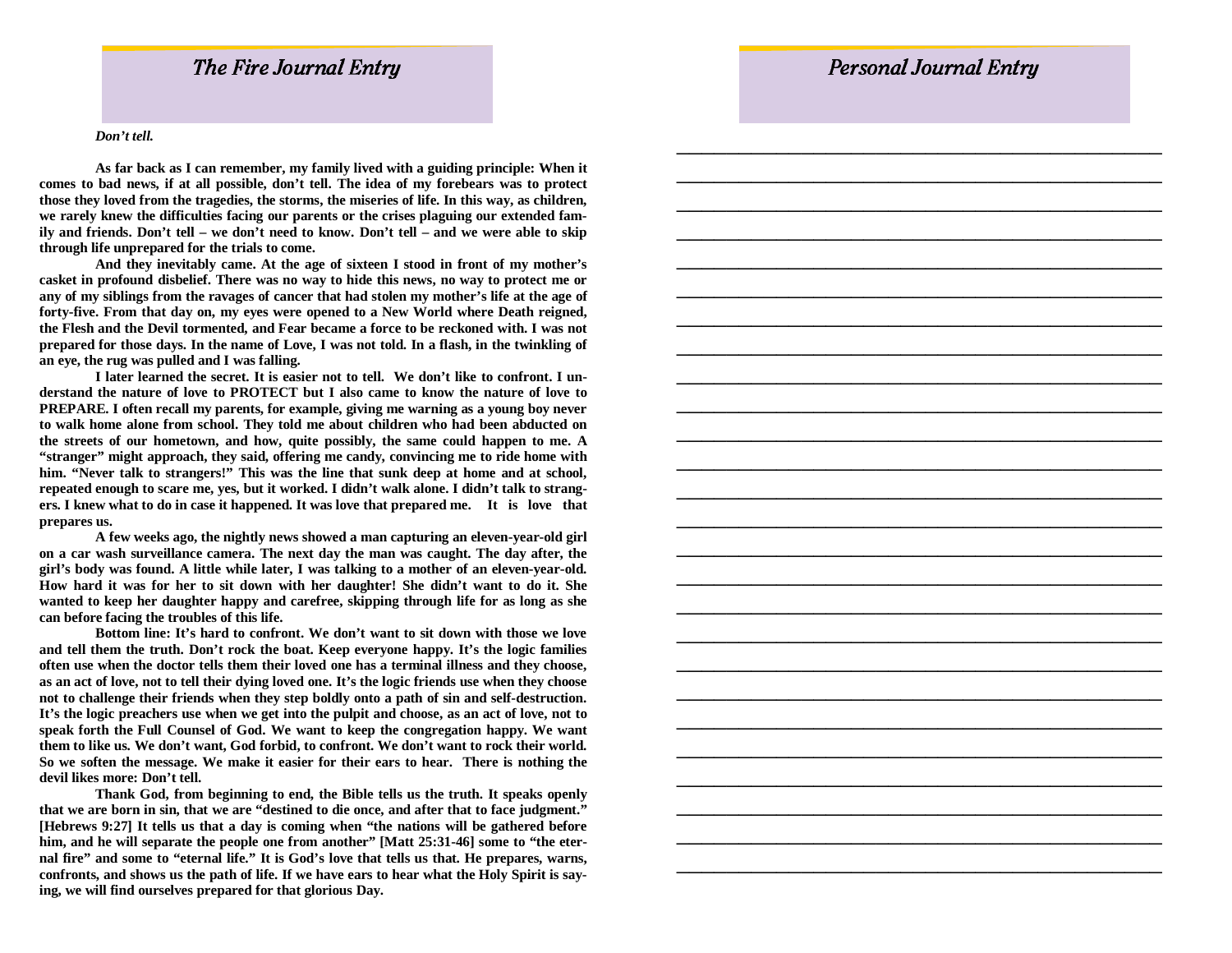# LESSON 2 *The Throne Room*

#### **Observations**:

- The Unveiling / Apocalypse: John sees the Eternal Door standing open in heaven
- The Bible Takes Us There a Thousand Times [Eden, Holy of Holies, Isa 6, Dan 7, Mt 17]
- $\bullet$  The Promise That Every Eye Will See Rev 1:7 / Luke 16:23 From Heaven or Hell

**I. THE SAVING EVENT**: Miraculous Power and Grace of God Snatching us from the Outer Court

- A. Word of God: "Come up Here" -- Voice like a Trumpet [Rev 1:10] Act of Proclamation
- B. Action of Holy Spirit [vs 2]: His essential role in our salvation John 20:22 / Eph 1:13
- C. Presentation to Father: See Jn 14:6 / Trinity Acting on our behalf: Eph 1:3-14 Rev 1:4-6

**II.** THERE IS A PLACE -- Revelation 4:1-8b Context: The Altar / Tent of

- Meeting / Tabernacle / Mt. Zion / Temple Standing in Outer Court
	- A. THRONE: Ark/ Mercy Seat/ Cherubim "enthroned between the cheruim" [Ps 99].
		- vs 3: Jasper ["clear as crystal" holiness] / Carnelian [blood red fire  $-$  judgment] . 1 Tim 6:16 / Isa 6 "high and exalted" / Ancient of Days / Sovereignty
		- vs 3: Emerald Rainbow: Covenant God w/Creation /  $[4<sup>th</sup>$  stone – color in glory]
	- B. 24 ELDERS: not High Priest with no seat / 12 Tribes 12 Apostles / Representative of All God's People
		- vs 4: Dressed in white levitical priests / Crowns of Gold as kings [5:10]
		- vs 5: MOUNT SINAI Thunder / Lightning [smoke, earthquake, trumpet, trembling] . Only Moses – until Ex 24:9f: Moses and 70 Elders [saw God / ate and drank]
	- C. LAMPSTAND:
		- vs 5: Defined as the Holy Spirit [Rev 1:4; Zech 4] / Defined as Church [1:20]
	- D. SEA OF GLASS:
		- vs 6: Picture of Ceremonial Cleansing / Note: Sea is gone in Rev 21:1
	- E. CHERUBIM: vs-6-8 Guarding Throne Ex 25:22 / Representing Creation / Heb 4:13 eyes

*Application: There is a place. Throne Room of the Universe. Absolute Sovereign Majesty. We are not in Control. It's not about us. We are not the center of the universe.*

#### NOTE:

- Lot: tormented but he was unable to act / to rescue-persuade-lead / to leave in his own power. Heart can feel torment-rending but when the coldness of toleration sets in over time--powerless
- Sodom: gave themselves up to sexual immorality and perversion [Jude 7]–serve as an example
- Sodom: arrogant / overfed / unconcerned / haughty / did not help poor needy [Ezek 16:49]
- Sodom: Is it here? Has wickedness increased? Are we numb? Have we grown immune to sin? *Do we know something about torment? Have we got the ability to act – to leave?*

Bridge: The Lord Jesus did not tolerate sin. He entered into its full torment on Calvary – on our behalf. John Wesley is quoted "while he was describing the change which God works in the heart through faith in Christ, I felt my heart strangely warmed." [Aldersgate, May 1738]

# **III. TEMPTATION – The Devil's Power to Keep Us Cold in Heart** – See

- Gen 19:26: *"But Lot's wife…"*
	- A. Gen 19:16f: The Lord's Mercy / Angels Grabbed Them / Commanded: "Flee for your lives!". Don't Look Back" / The Act of Lot's Wife in Turning Back / Leave yet Not Leave
	- B. Luke 17:28f: Days of Lot SAME as Days of Son of Man. Luke 17:32: "Remember Lot's wife!"
	- C. Luke 9:62: Jesus said, "No one who…looks back is fit for service in the kingdom of God."

NOTE: Caught between two kingdoms. You cannot serve both. He has done His part. Matter of the heart! In front—the Glory of God. Behind—the Corruption of World and its final judgment. Eternal Fire.

\*\* The Devil's Temptation of Adam in Eden / of the Lord Jesus / of us – see 1 John 2:15-17

\*\* Jer 17:9: We need a Savior / Change our Heart / Deliver us from the eternal flames of hell

#### *Application:*

- *1. Are we TOLERATING sin? Is it possible our hearts are cold–immune-insensitive to sin?*
- *2. Are we TORMENTED when we sin / when we are in the midst of sin? Is our heart rent? Do we weep with what hurts the heart of God? Do we have the power to stop?*
- *3. Are we TEMPTED in going back? Do we know the eternal fires raining on Sodom?*

*\*\* Examine our Cold Hearts. Prepare for the Coming Day. Flee to the Lord Jesus Christ!* 

*J. Edwards: "I think it is a reasonable thing to endeavor to fright persons from hell. They stand on its brink and are just ready to fall into it, and are senseless of their danger."* 

# **NEXT WEEK: "The Crown" – READ REVEL***ATION 4 and 5 Read Rev 1:12-18 / Acts 22:6-11 / Luke 3:7-18*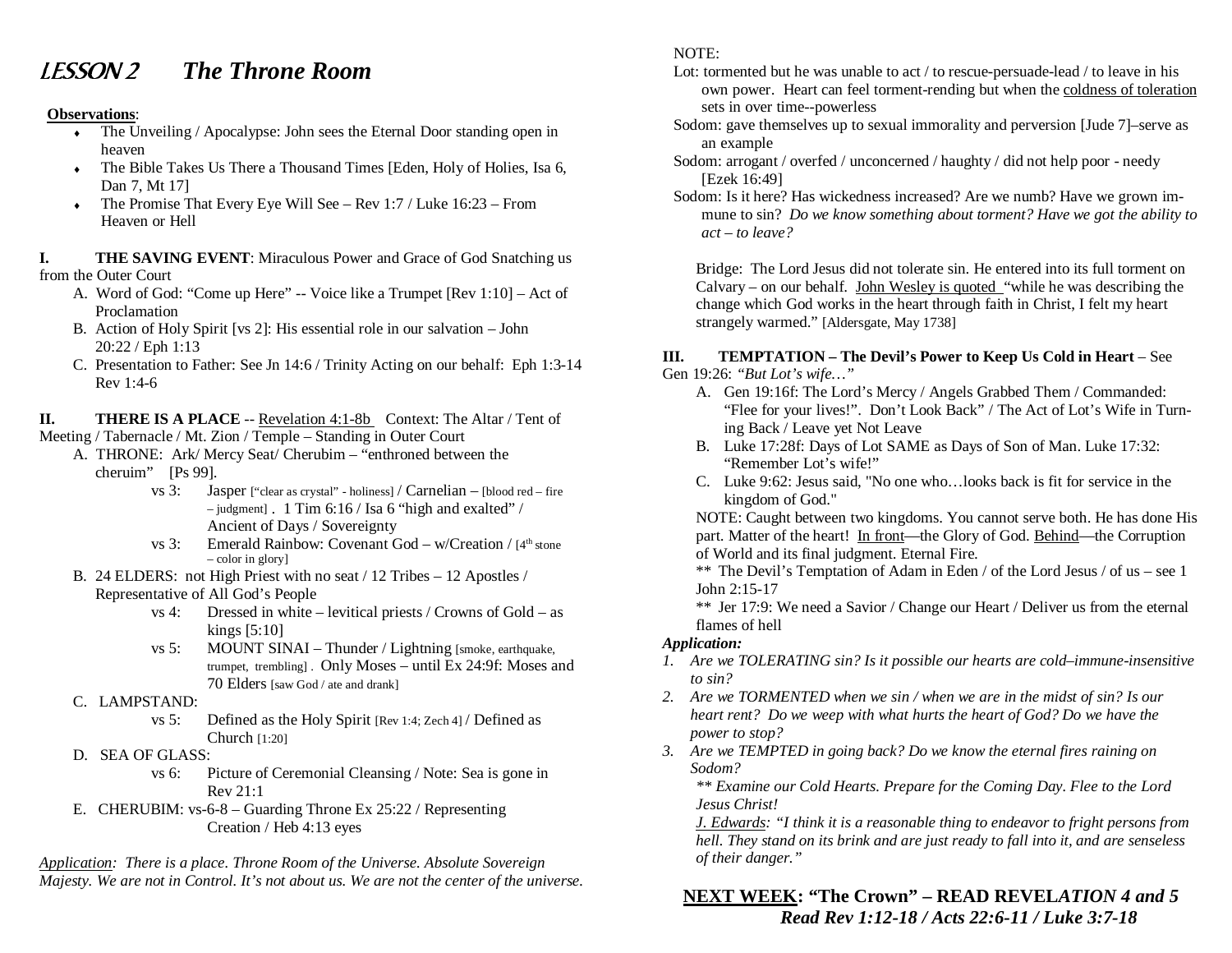# Lesson 5 The Fire

#### *Observations:*

- Twice in Rev 5 [vs 3, 13] we are introduced to those in torment -- "under the earth" [see Phil 2:10]
- ♦ Far from the Absence of God, they behold the Glory of God from across the Chasm [Luke 16:19f]
- This Real Place of Eternal Punishment: Mark 9:42f / Matt 13:41f / Matt 25:41, 46 / Rev 20:10-15. J. Edwards: "Almost every natural man that hears of hell, flatters himself that he shall escape it"

Premise: We live in a time of greatest danger. The Lord Jesus Christ said that "because of the increase of wickedness, the love of most will grow cold." [Matt 24:12] Have we become cold to this Judgment Day?

**I. TOLERATE – The Process of Becoming Cold** – See Rev 2:20: "You tolerate that woman Jezebel"**.** Tolerate means, in positive: To allow / permit. In negative: To not forbid / prevent / stop / restrain. Note the process in Lot's life and his reaction to Sodom and Gomorrah / Compare to our Day

- A. Gen 13:6-7: Lot/Abram quarreling herdsmen. Part company. Lot "pitched his tent NEAR Sodom."
- B. Gen 14:11-12: War against Sodom. Lot and possessions carried off, "since he was living IN Sodom"
- C. Gen 19:1: Angels arrive in Sodom. "Lot was sitting in the gate of Sodom" – place of LEADERSHIP
- \*\* No understanding that coldness is a slow imperceptible process of toleration / It is a choice each time

**II. TORMENT** – **The Grace Offered in Times of Coldness** – See 2 Pet 2:4-10: "Lot…tormented". Note: We see Lot distressed and tormented by filthy lives of lawless men / lawless deeds. He responded to Angels / Knew wickedness in Sodom / Believed God's Word / Obeyed.

- A. Distressed: To be oppressed / to tire and exhaust with labor labor down
- B. Tormented: Used to describe Hell / place of torment Luke 16: 23, 28 / 20:10 "tormented…forever"

\*\* Old Testament: Picture of Rending Garment / Described in Joel 2:13 as the Rending of the Heart



# **III. THERE IS AN EXPERIENCE OF DIVINE WORSHIP - Rev 4:8c-11**

Context: "Day and Night" – this scene is out of chronological time/ yet in a time between Advents

- A. NEVER STOP: Unceasing worship picture of Mt. Zion under King David [1 Chron 25]
- B. WORSHIP: [vs 9: "give glory, honor and thanks"] / The Psalms specifically Psalms 96-100
	- 1. HOLINESS: Isa 6/ Three times / Meaning Separated– Standing Apart – Absolute Purity
	- 2. ALMIGHTY: He who has all power –omnipotent / Found 12 times NT – 9 in Revelation
	- 3. ETERNAL: He who is everlasting / Ex 3:14 "I AM" / Rev 1:4, 8: Who was-is-is to come
- C. FALLING DOWN / CASTING CROWN: Elders worship -- "glory and honor and power"
	- 1. WORTHY: Comparative none like Him -- Ex 15:11 / Isa 40:25 – Worthship
- 2. OUR LORD: Smallest word "our" but it is a covenant word of be longing
- 3. CREATOR: Praise because it's Him Power "It is He who made us" Ps 100.3 Choice: You created all things – BY YOUR WILL – Acts 17:28

*Application: There is a Place. There is an Event. There is One seated on the Everlasting Throne. Not about us. Not about–Gen 3 problem. Not about personal problems/ anxieties. Worship and Adore Him / Seek Him 1st / Love Him as 1st Command / Ps 121:1.*

## **IV. THERE IS A DAY COMING** -- Revelation 4:1-2a

- A. ALL MEN ARE LIKE GRASS [Isa 40:6]: Appointment set: We don't know when / how
- B. EVERY EYE [1:7; 2 Cor 5:10; Mt 25:32; Luke 16:23]: We will all stand before the throne
- C. IN HEAVEN/ ON EARTH/ UNDER EARTH [5:13/ Phil 2:10]: *Where will you be?*

*Application: Nothing takes precedence/ Clarity of sinful nature/ Depth of call: SEEK HIM.* 

- *1. There is a Door that God Opens John 10:9 -- it is called THE WAY [Acts 9:2]*
- *2. There is a Voice that Calls none other than the Lord Jesus Christ [trumpet 1:10f].*
- *3. There is a Helper that makes it happen the Holy Spirit [4:2] means of salvation.*
- *4. Then we COME UP HERE All things are Possible. Perspective is given. Peace in Jesus ours.*

**NEXT WEEK: "The Scroll" – READ REVELATION 5:1-7 Read Hebrews 10:5-10 / Gospel Accounts of Gethsemane / Daniel 7:9-14**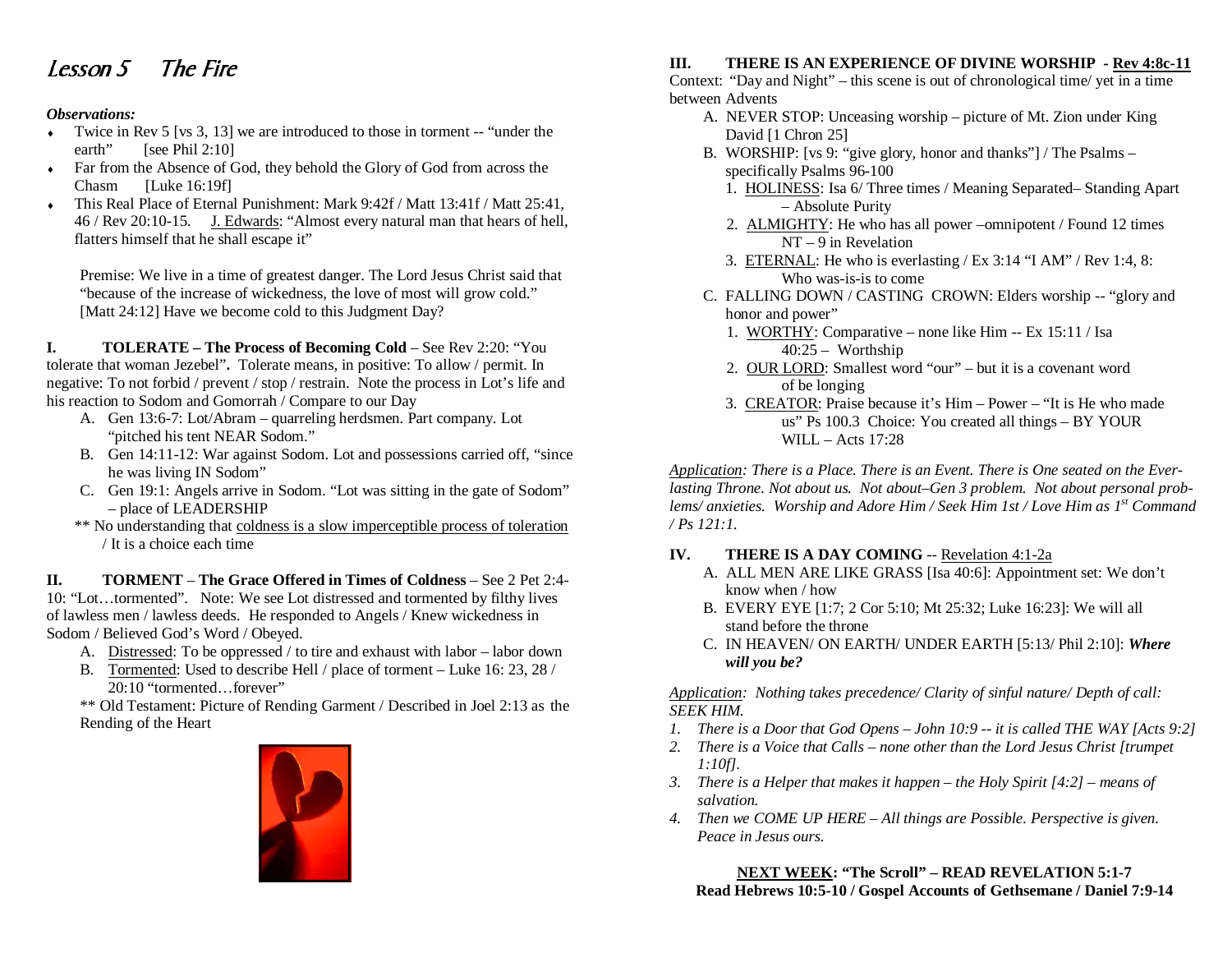\_\_\_\_\_\_\_\_\_\_\_\_\_\_\_\_\_\_\_\_\_\_\_\_\_\_\_\_\_\_\_\_\_\_\_\_\_\_

# The Throne Room Journal Entry

 **The Bible takes us there a thousand times. It is the place where the Lord God Almighty sits "enthroned between the cherubim." We were made for this Holy Place, created in God's image and likeness. But, it didn't last long. At the very beginning of time, we were thrown out of Eden because of our sin and because that sin changed us from life to death, from the kingdom of Glory to the kingdom of the Evil One. If there were no promises to return Home, how could we live? We would be a people of utter despair knowing only the promise of a hopeless death and an eternity of weeping and gnashing of teeth.** 

 **When Eden came back in the Old Testament, we still were not able to enter His Holy Presence. Moses was told on Mt Sinai: "See to it that you make everything according to the pattern shown you on the mountain." And so, the tabernacle was built. The inner room, the Holy of Holies, became the Throne Room of the Sovereign Lord and only one person, once a year, was allowed entrance – and not without blood. The Lord told the high priest "not to come whenever he chooses…or else he will die."** *God is Holy and He never compromises His Holiness.* 

 **For a brief time, the Lord gave access into His Presence. It was during the reign of King David. The Holy of Holies was placed on Mt Zion. There King David danced before the Lord. The Levites set apart for music, worship, praise and thanksgiving attended the Throne of the Almighty twenty-four hours a day. This Mt Zion was nothing less than a foretaste of Glory and a promise that one day the veil separating us would finally be rent, our sins dealt with in justice and mercy, and the invitation extended– COME UP HERE. The days of Mt Zion passed with King David's era but the prophets continued to speak of Mt Zion. A new day was coming when the Messiah would escort us to His Father's Throne.** 

 **This is why the gospel is called "good news." There is a way Home. The door opened on Good Friday when the Lord Jesus, suffering on the Cross, told the thief that he would be in Paradise that day. It happened when He gave up His spirit, and the veil guarding the Holy of Holies in the temple was rent from top to bottom, from Heaven to Earth. We, by the grace of God, have permission to enter His Most Holy Presence by way of Jesus' blood.** 

 **But how is it that we should enter? What is the state of our hearts and minds as we hear this invitation to COME UP HERE? How I fear for us in these days. Do we know something about how to approach this Throne of Grace? Have we any idea what it means that God is Holy and He never compromises His Holiness? My greatest concern is that we are a people born in a culture of great presumption. The majority of Americans believe we are deserving of our rights, entitled to all the blessings and benefits this life provides, and assured that we will most certainly gain entrance into Heaven when we die. We come to church when we please, how we please. We often enter His Presence with great casualness and with an attitude that's often complacent and proud, unbefitting the King of Glory.** 

 **There is a call – "Come up here" -- that is holy. The entrance is the Savior's Cross. The One who makes it happen is the Holy Spirit. The place is the Father's Throne. Holy is His Name. Holy is His Song. And that holiness is meant to fill our hearts with reverence and awe so that we come in humility, in the fear of the Lord, and in deep and abiding thanks. He has provided us a way Home. He has given us His Holy Spirit. He has called us to be with Him where He is. Nothing is more important in our day than we come before Him with the Honor that is due is His Name. Lord, save us from ourselves as we come before You. Amen.**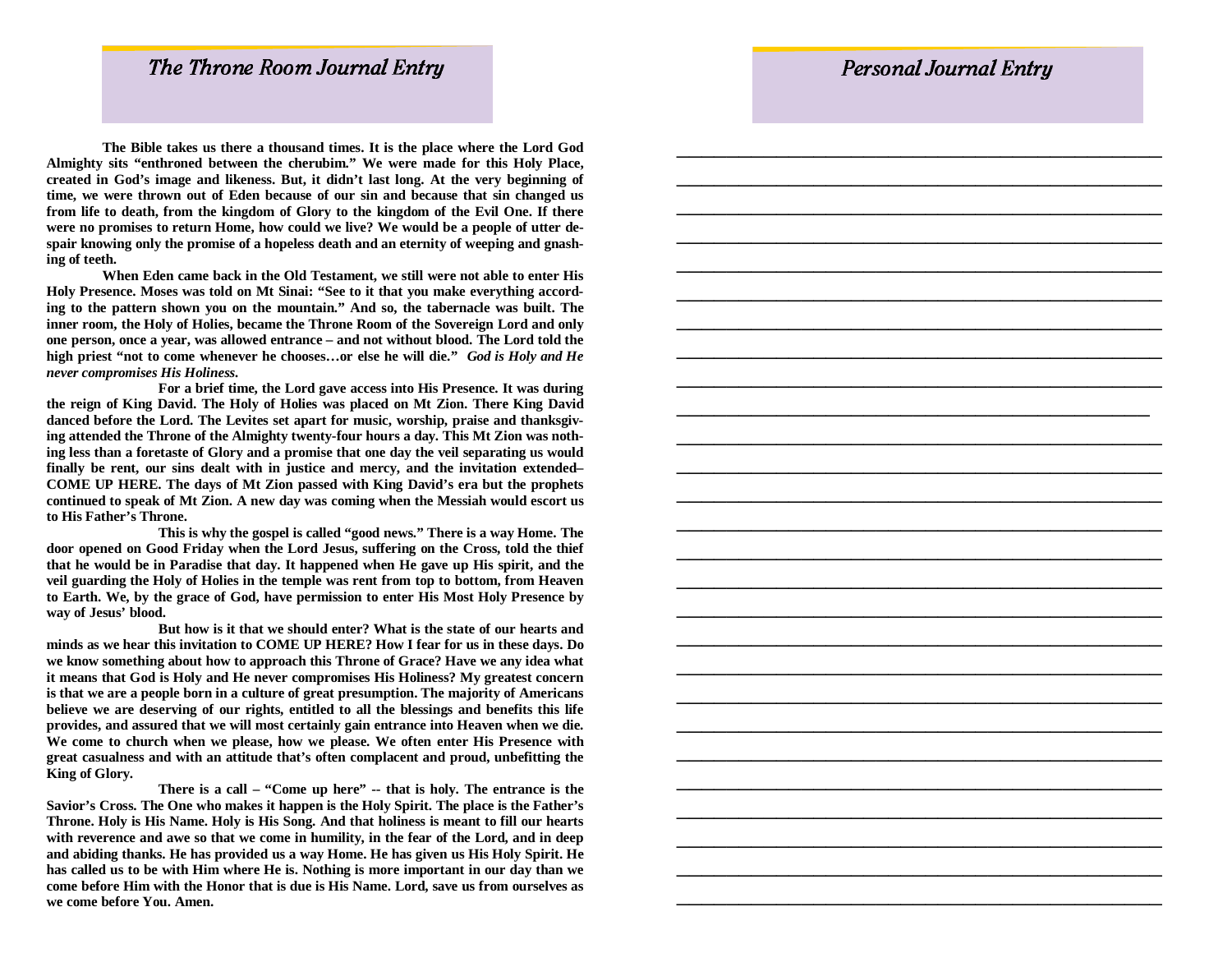\_\_\_\_\_\_\_\_\_\_\_\_\_\_\_\_\_\_\_\_\_\_\_\_\_\_\_\_\_\_\_\_\_\_\_\_\_\_\_

## The Lamb Journal Entry

 **The Lord Jesus spoke to the heart. He told the religious leaders of His day, "You belong to your father, the devil, and you want to carry out your father's desire." From the very beginning, Isaiah tells us, the devil's desire has always been the same. He said in his**  heart, "I will ascend to heaven; I will raise my throne above the stars of God; I will sit en**throned on the mount of assembly, on the utmost heights of the sacred mountain. I will ascend above the tops of the clouds; I will make myself like the Most High." If only he could take the Eternal Throne for himself. That's his desire. It's the desire of all who belong to him: The Exaltation of the Self.** 

 **For this reason, what happens in Revelation Five is beyond human reason. This Victor, the Lord Jesus Christ, the One who utterly defeated the devil and all his hosts on Calvary's Holy Hill, the One who earned the right to stand "in the center of the Throne", appears before all Creation as The Lamb. Why is He not seen as "The Lion of the Tribe of Judah" roaring in triumph and power? He is the Conquering Hero, the Champion over Sin and Death, the Mighty Savior of those in need. How is it that He takes to Himself the symbols of weakness, not Power – gentleness, not the Crown shimmering with Majesty and Glory -humility, and not this Self-Exaltation we all know so well?** 

 **Once again, and forever, He is modeling the Upside Down Kingdom of His Father. He told us that "many who are first will be last", "the greatest must become like the youngest, and the leader like the servant." He said He had come not to recline at table but "as the One who serves" and that "everyone who exalts himself will be humbled, but he who humbles himself will be exalted." He taught that unless we change and become like little children, we will never enter the Kingdom of Heaven. It's not like the Kingdom of the World, nor the Fallen Prince that rules it.** 

 **The Prophets told us when He came He would have "no beauty or majesty to attract us to Him." He would be despised and rejected of men. He would be called "A Man of Sorrows" and "Familiar with Suffering." He would be like a "lamb led to the slaughter." The Gospel writers told us that this Great King, the King of All Kings, was born in poverty, a lowly manger, with only a handful of Shepherds attending the Child and His family. On the day of His Announcement as King [even the Prophets told us this] He entered Jerusalem, the City of God, on a humble donkey. By the end of that Holy Week, He was mocked, beaten, humiliated, adorned with a crown of thorns round his Sacred Head, and crucified as the lowliest of all – "I am a worm and not a man." The Apostle Paul said it this way: "For you know the grace of our Lord Jesus Christ, that though He was rich, yet for your sake He became poor, so that you through His poverty might become rich."** 

 **By the time the story ends in Revelation, an invitation goes out, "Let us rejoice and be glad and give Him glory! For the wedding of the Lamb has come, and His bride has made herself ready." The Bride is known for all time as "the bride, the wife of the Lamb." She bears His Name. She belongs to Him. The principles – humility, weakness, poverty, sacrifice – are with her.** 

 **How easy it is to push all this imagery aside. We want to love the Lord Jesus who reigns at the Father's right hand, King of Kings, Lord of Lords. He is the Tower of Strength giving us all we need in this life to triumph and overcome adversity; to bless us with prosperity and success; to give us a greater sense of purpose, self-worth, value and dignity; and to fulfill the great desire of our hearts -- the Exaltation of Self. Is this not the Gospel we love to hear preached on Sundays?** 

 **But He has another Name. It's not easy to hear. But when it is heard, it turns the heart Upside Down so that we might live Right Side Up – just as it was in the beginning. He changes everything. There is something about that Name. We need to hear it. We need to be changed by it.**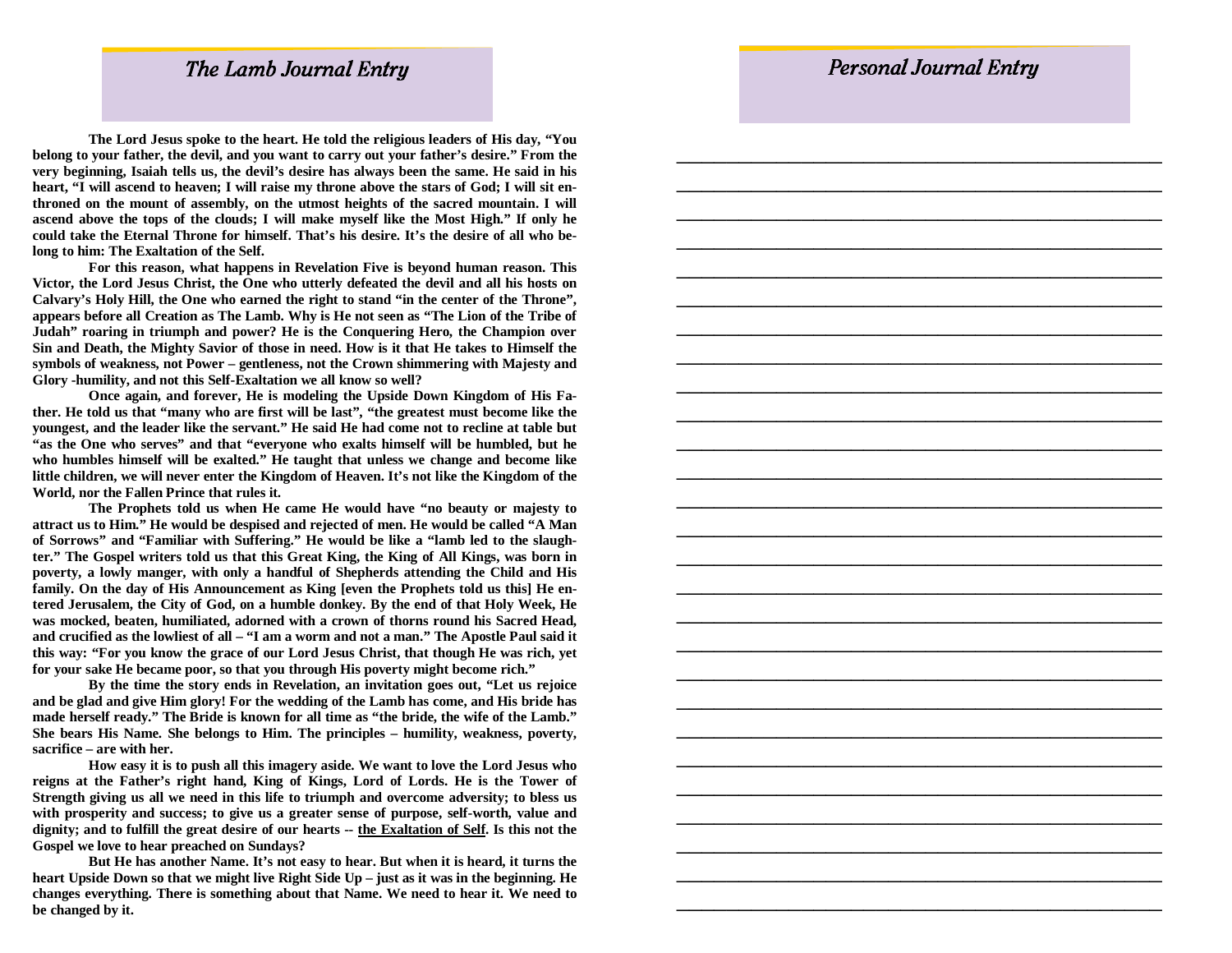# Lesson 3 The Scroll

#### **Observations**:

- $\bullet$  Context: In Eternal Throne Room / Worship of God / Then This Event Happens in Chapter 5 Drama: Unrestrained Weeping to Unrestrained Praise / The Taking of the Scroll
- Two Essential Questions:

What is this Scroll and When in Time does this Event Take Place?

\*\* Remember:

 a- We are in Eternity yet before the end of the age when the Lord Jesus returns

- b- Nothing more central than THE CROSS: I Cor 2:2 / 1 Cor 1:18 / Gal 6:14
- c- Cross is Timeless: 1 P 1:17-21 / Isa 53: 6-9 / He died then for my sins now
- d- Biblical word *Remember* / Anamnesis / Past as if it's dynamically present
- \*\* In every generation, in countless ages of glory: Single Event of All Time *Lift High the Cross*

 \*\* Key: **The judgment to come is nothing more than the administration of the judgment that has been** 

- **I. The Crisis in Heaven 5:1-4**: The Scroll / The Question / The Search
	- A. The Scroll: Confusion over Scroll: Book of Future, Eschatological Events / God's Eternal Plan for World's Destiny / Lamb's Book of Life / Inheritance of Saints / Rev 6:1 - 22:6

 Key: *Scroll with writing on both sides* – Where have we seen that before in Holy Scripture? See Ex 32:15 / Ezek 2:7, 10 / Matt 5:17 / Luke 24:44 / Heb 10:5 -10 – see Psalm 40:6-8

 Note: God's Word / Summation of Law and Prophets which Messiah came to fulfill. Just Requirements of the Law must be met for sinful man to approach Holy God. We cannot do it. We have sinned: Rom 3:9-12 / 3:19-20/ 3:23 / Ps 14 / Isa 53:6. Need for Arbiter: Job 9:33 / 1 Tim 2:5 / Heb 9:15 / 1 Cor 15:55-57 / Col 1:19

- B. The Question: **WHO IS WORTHY TO BREAK THE SEALS AND OPEN THE SCROLL?"** Worthy" -- Having weight of something of like value / Comparative term / Just / Equal. Set on the scales / Balance / Matt 6:26 / 10:31– worth more than sparrows/ more valuable.
- \*\* Who is worthy as one of us / to go for all of us / to do the work / to meet the demands?
	- C. The Search: John in eternity: The Search throughout all time heaven, earth, under earth – *NO ONE*: 2x [vs 3, 4] – Experience Search / Experience verdict: NO ONE / Unrestrained weeping. John knows the SCROLL / Understands QUESTION / Feels impact of SEARCH. **NO ONE WAS FOUND WHO WAS WORTHY –** What if there was no Savior?
- \*\* Where is the weeping today in a quick-fix, morphine induced culture of instant relief?

## **II. The Heart of the Lamb**

- A. He Emptied Himself: We step down from our exalted positions by coming to that Scroll
- 1. The Purpose of the Law: Rom 7:7,  $21-25/3:20$  we become conscious of sin
- 2. The Spirit of the Law: Read Sermon on the Mount Matt 5-7 A Matter of the Heart! Who is it that can meet the just requirements of the Law and enter into Heaven?
- 3. The Judgment of the Law: James 2:10 keep it all, stumble at one point, declared guilty!

 $**$  Rom 3:10-18, 23: We have all fallen short / That Scroll – None of us are worthy to take it

 \*\* Result: We are Incapable / We are in a Deplorable State / We need a Sovereign Intervention

- B. He Humbled Himself: We stay down in humility the Church serving not as lion but Lamb
- 1. John the Baptist: Mark 1:7 I am not worthy to stoop down and untie the sandal thongs. Before the Lamb, John saw himself in humility unable to do most menial task
- 2. The Centurion: Matt 8:8 Lord, I am not worthy for You to come under my roof
- 3. The Prodigal Son: Luke 15:19, 21 Father, I am no longer worthy to be called your son

 \*\* Contrast the American Attitude: Presumption / Arrogance / Pride / Exaltation of Self

- \*\* Presence of Attitude in Churches / Pulpits / Leaders / Christians Where is the Humility?
- a. God is obliged to save us / We have the right to decide to accept or reject Him
- b. We deserve to receive His blessings / We expect Him to meet all our demands
- c. Being a Christian promotes power prosperity success happiness – long life

Bridge: The Lord Jesus became Lamb – Emptying and Humbling Himself as a bond-servant in obedience. It remains the call for Leaders / Christians / Church today: Lk 1:38 / Rom 1:1 / Jas 1:1 / 2 Pet 1:1

## *Application:*

- *1. Enter into His worship as the Lamb [see Phil 2:10-11 / Rev 5] and be changed by it*
- *2. Examine our hearts: Have we this presumption before God or this attitude found in Christ*
- *3. Apply this role as bond-servant by living in obedience to the Father no matter the cost*
- *4. To pray for the grace of the Holy Spirit to know this humility in Christ as our witness*

**NEXT WEEK: "The Fire" – READ REVELATION 5**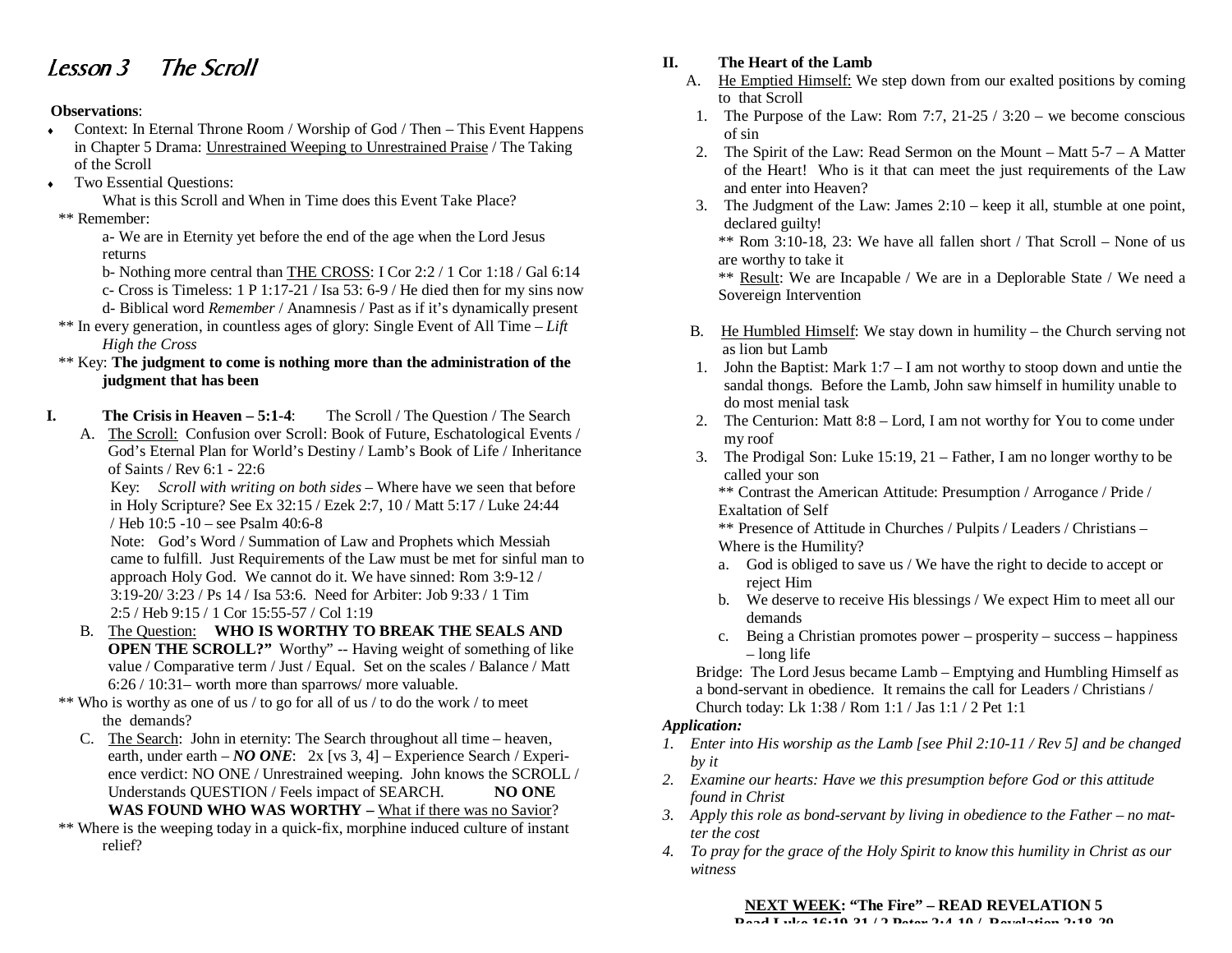# Lesson 4 The Lamb

#### *Observations:*

- Dominant Picture the Lord Jesus in Rev: The Lamb  $1^{st}$  time -5:6 / 30 times in all]. Contrast with 1:12-16: Why not appear in Rev as The Victorious Conquering Lion?
- Centrality of Cross: 1 Cor 1:18/2:2 /Gal 6:14 the Key of Scripture: Sacrifice! \*\* He stands in Glory today as the Risen Lamb. What does this say about us – and about His Church?

#### **I. The Picture of the Lamb and its Fulfillment**

- A. Four Pictures of the OT
	- 1. Genesis 22:7-8: Isaac knew in worship before God Almighty there must be a sacrifice
	- 2. Ex 29:38-46: Each day and night, the priests offered a lamb in obedience to the Lord
	- 3. Ex 12:3-13: The Passover Lamb, the blood on the doorposts, the Destroyer passes over
	- 4. Isa 53:7: The Suffering Servant, taking up our infirmities, is led like lamb to slaughter
- B. Four Pictures of the NT
	- 1. John 1:29, 36: When John saw the Lord Jesus, He knew Him as the Lamb of God
	- 2. Acts 8:34: The Ethiopian asks, Who is this in Isa 53:7-8? Philip tells him of Jesus
	- 3. 1 Cor 5:7: The Celebration of Glory: Christ our Passover has been sacrificed for us!
	- 4. I Peter 1:18-20: Jesus the Lamb, slain from the foundation of the world -- Rev 13:8

Bridge: Centrality of the Cross / Fulfillment of Law and Prophets / Lamb on His Throne Reigning in Glory

Key Application: Phil 2:5-11. He Emptied Himself. He Humbled Himself. We are to do the same

\*\* Today He continues to model the Lamb, even as He is mocked and ridiculed in the World

\*\* He sees us just the same – sending His Church out as "sheep among wolves" – Matt 10:16



#### **II. The Praise in Heaven – 5:5-13:** One of the Elders / Saying: One has come from us

- A. vs 5: Lion of Judah: Gen 49:8-12 / Root of King David: Isa 9:6-7 / 11:1
- B. vs 6: The Passover Lamb: John 1:29 / Acts 8:32 Isa 53:7 / 1 Cor 5:7 / 1 Peter 1:19. Dead yet alive – Rev 1:18 / Horns of Authority / Eyes of Spirit—Rev 1:14, 2:18
- C. vs 7: The Act! The Event of All Time! The Mighty Verse Seven– He takes the Scroll! Suddenly: Unrestrained Weeping to Unrestrained Praise Cherubim / Elders [vs 9-10] / Angels [vs 11-12], Every Creature [vs 13]
	- **THERE WAS A DAY**: In our History / Earth-perspective / Lamb approached Throne of Father
	- **THERE WAS A CHOICE:** *Take this cup from Me Yet not what I will, but what You will*
	- **THERE WAS AN ACT**: *I lay down My life…of My own accord*  [Mk 14:36 / Jn 10:17-18]
	- \*\* Garden of Gethsemane– In time / Out of time / For all time– The Cross of Jesus Christ
	- \*\* Biblical word: Anamnesis– 1 Cor 11:26 / Gal 6:14 / I Cor 2:2– Core Message of Bible

#### *Application:*

- *1. Have you considered that nature of the Scroll in the Father's Hand?*
- *2. Do you know something about the weeping– our inability/ our wretchedness?– Rom 7:24*
- *3. Have you considered the Lord Jesus Christ? Who He is? What He has done for us all? Have you fled to Him and Him alone – and to that Cross? – 1 Cor 15:55-57 Have you joined the choruses of heaven in celebration of the Risen Lord Jesus?*

**NEXT WEEK: "The Lamb" – READ REVELATION 5:6** 

**Read : John 1:29 / Acts 8:32 – Isa 53:7 1 Cor 5:7 – Ex 12: 1-13 / 1 Peter 1:19**